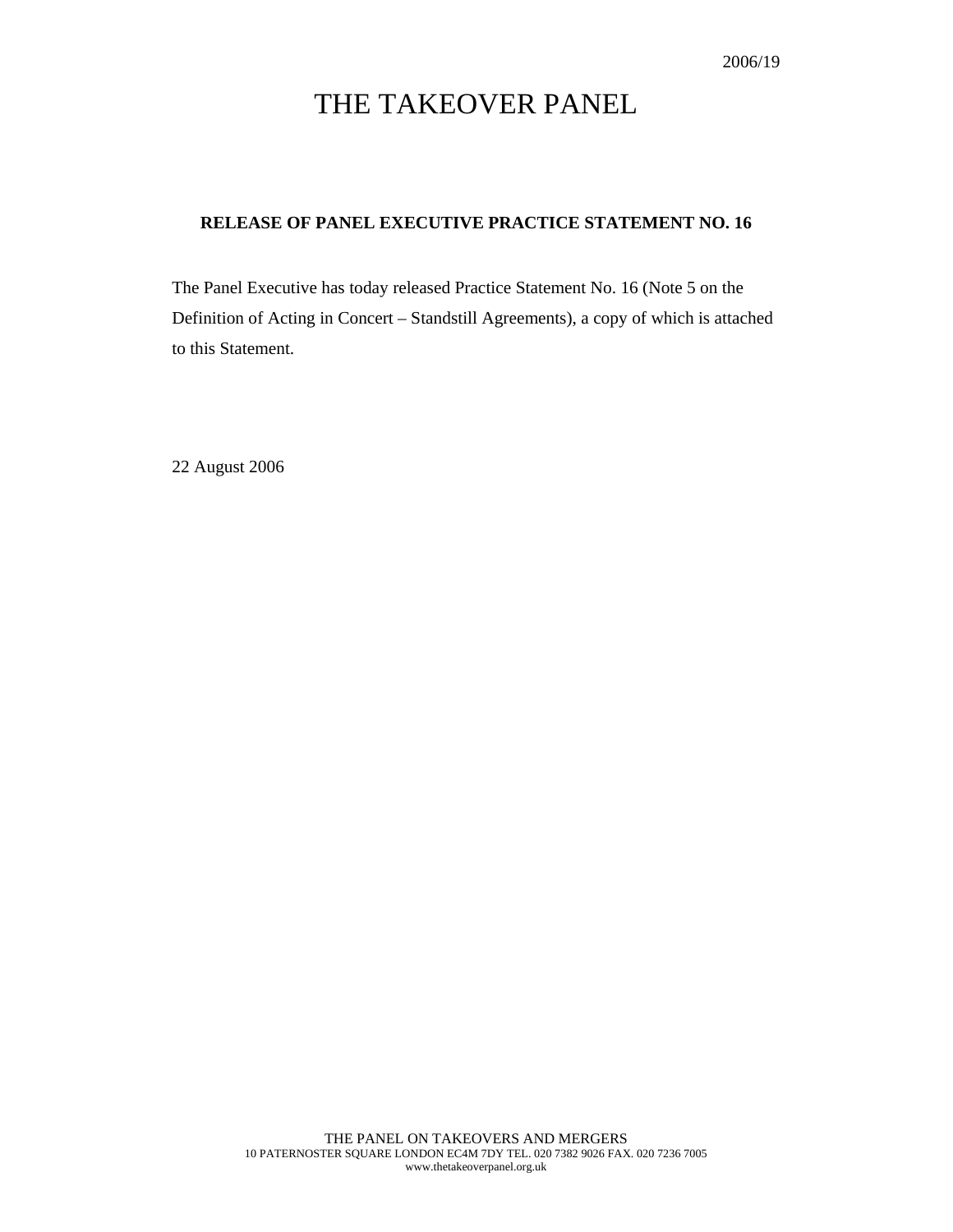## THE TAKEOVER PANEL

#### **PRACTICE STATEMENT NO. 16**

### **NOTE 5 ON THE DEFINITION OF ACTING IN CONCERT – STANDSTILL AGREEMENTS**

Note 5 on the definition of "acting in concert" states as follows:

#### "*5. Standstill agreements*

*Agreements between a company, or the directors of a company, and a person which restrict that person or the directors from either offering for, or accepting an offer for, the shares of the company or from increasing or reducing the number of shares in which he or they are interested, may be relevant for the purpose of this definition. In cases of doubt, the Panel should be consulted.*"

The Executive wishes to clarify that where an agreement of this kind is entered into the Executive will not normally consider a concert party to exist between the parties to the agreement provided that the agreement does not in any way restrict any of those parties from either (i) accepting an offer for the company's shares at any stage or (ii) agreeing to accept any offer for the company's shares either before or after its announcement.

The same would normally apply to an agreement of this kind to which the company's financial or nominated adviser and/or its sponsor(s) and/or underwriter(s), rather than the company itself (and/or its directors), was a party – for example, an agreement entered into at the time of an equity offering with a view to ensuring an orderly aftermarket in the company's shares.

Where parties intend to enter into agreements of this kind to which neither the company (and/or its directors) nor its financial or nominated adviser, its sponsor(s) or underwriter(s) is a party (for example, an agreement between two shareholders), or in any other cases of doubt, the Panel should be consulted in advance.